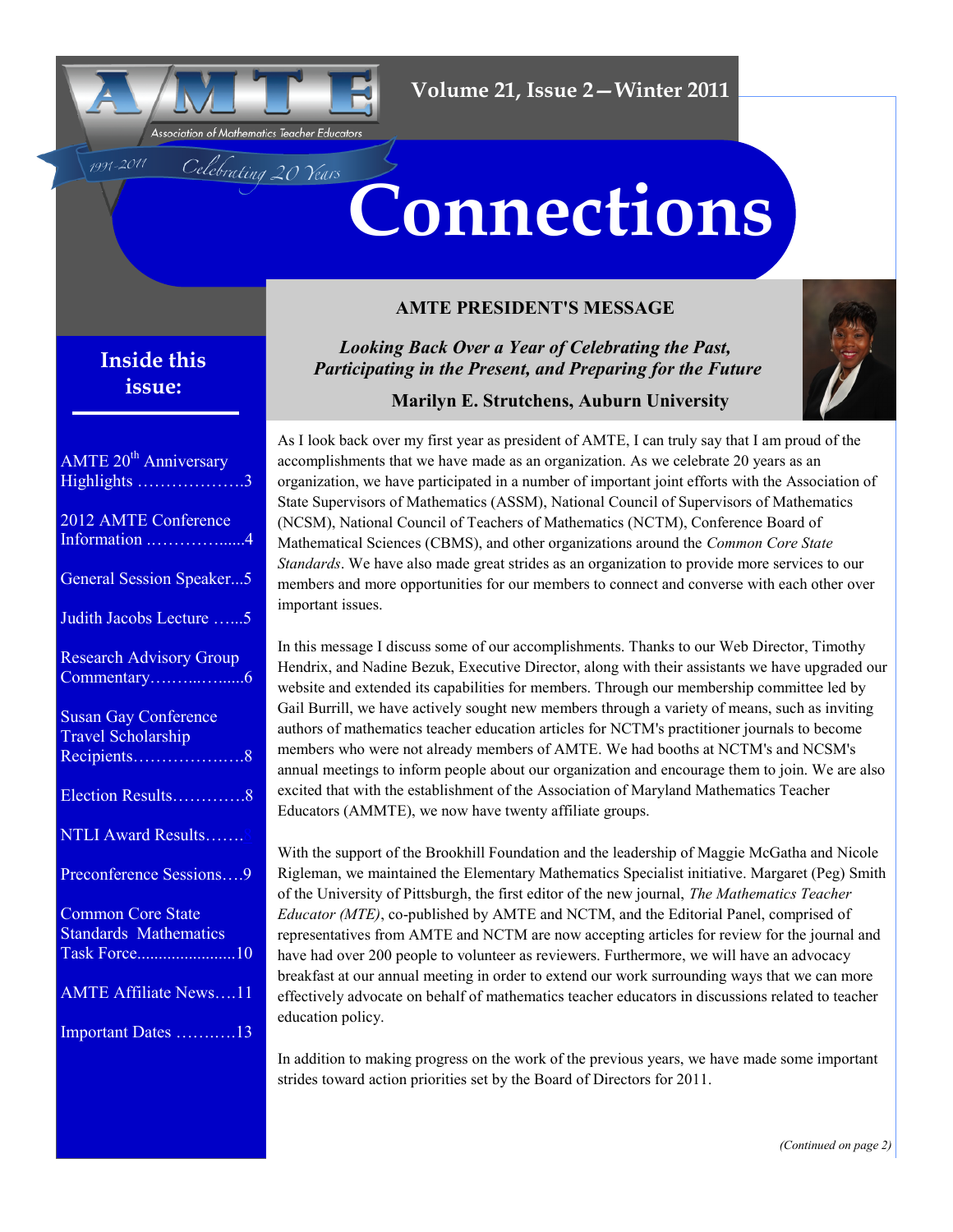**The Association of Mathematics Teacher Educators [www.amte.net](http://www.amte.net)**

**President** Marilyn Strutchens Department of Curriculum &Teaching Auburn University (334) 844-6838 [strutme@auburn.edu](mailto:strutme@auburn.edu) 

**Past-President** Barbara Reys Learning, Teaching & Curriculum University of Missouri [reysb@missouri.edu](mailto:reysb@missouri.edu)

**Secretary** Maggie B. McGatha Department of Middle & Secondary Education University of Louisville [maggie.mcgatha@louisville.edu](mailto:maggie.mcgatha@louisville.edu) 

**Treasurer** Lynn Stallings Interim Associate Dean of Graduate Studies Bagwell College of Education Kennesaw State University [lstallin@kennesaw.edu](mailto:lstallin@kennesaw.edu)

**Board Members at Large** Randy Philipp School of Teacher Education San Diego State University [rphilipp@mail.sdsu.edu](mailto:rphilipp@mail.sdsu.edu)

Amy Roth McDuffie Department of Teaching and Learning Washington State University, Tri-Cities [mcduffie@tricity.wsu.edu](mailto:mcduffie@tricity.wsu.edu)

Beth Herbel-Eisenmann Teacher Education Michigan State University [bhe@msu.edu](mailto:bhe@msu.edu)

**Executive Director** Nadine Bezuk School of Teacher Education San Diego State University (619) 594-3971 [nbezuk@mail.sdsu.edu](mailto:nbezuk@mail.sdsu.edu)

**Affiliate Director** Sandi Cooper Department of Curriculum & Instruction Baylor University [Sandra\\_Cooper@baylor.edu](mailto:Sandra_Cooper@baylor.edu)

**Conference Director** Susan Gay Department of Curriculum & Teaching University of Kansas [sgay@ku.edu](mailto:sgay@ku.edu)

**Sponsorship Director** Jeffrey Wanko Department of Teacher Education Miami University [wankojj@muohio.edu](mailto:wankojj@muohio.edu)

**Newsletter Editor** Trena L. Wilkerson Department of Curriculum and Instruction Baylor University [Trena\\_Wilkerson@baylor.edu](mailto:Trena_Wilkerson@baylor.edu)

**Publications Director** Alfinio Flores Department of Mathematical Sciences University of Delaware [alfinio@math.udel.edu](mailto:alfinio@math.udel.edu)

**Website Coordinator** Tim Hendrix Dept. of Mathematics & Computer Science Meredith College [hendrixt@meredith.edu](mailto:hendrixt@meredith.edu)

*AMTE Connections Winter 2011*

## **President's Message (continued from page 1)**

#### **Develop a stronger communication plan.** The AMTE Board of Directors proposed that we increase the opportunities for members to communicate and collaborate within and outside of the conference. To this end, we established a Communications Task Force:

Chair: Trena Wilkerson (Chair), Baylor University, TX Nadine Bezuk, San Diego State University, CA Patricia Campbell, University of Maryland, MD Sandi Cooper, Baylor University, TX Alfinio Flores, University of Delaware, DE Tim Hendrix, Meredith College, NC Laura McLeman, University of Michigan-Flint, MI Travis A. Olson, University of Nevada, Las Vegas, NV John (Zig) Siegfried, San Diego State University, CA

Based on the work of the Task Force, the following actions have occurred:

a) The Board of Directors voted to approve the formation of a communications standing committee. The committee is charged to promote the mission and goals of AMTE by establishing and maintaining various communication tools to support member and leadership communication, developing and recommending to the AMTE Board of Directors long-term plans and subsequent policies to support communication efforts of AMTE, working in collaboration with other AMTE committees and the AMTE Board of Directors to support communication efforts and to carry out communication policies as established by the Board, overseeing and maintaining AMTE social networking venues, coordinating communication of resources and related web supported areas with the AMTE Website Coordinator and webmaster, supporting communications during annual conference (in collaboration with the Executive Director, President, Conference Director and Program Chairs), and preparing an annual report for the AMTE Board of Directors.

b) An [AMTE Facebook](http://www.facebook.com/pages/Association-of-Mathematics-Teacher-Educators-AMTE/132414036838200) page has been established. The task force sees this as another vehicle to get messages out.

**Provide guidance and resources for MTEs related to implementation of CCSS.** In response to this priority, AMTE leadership has been involved in a number of initiatives. AMTE is a member of the Mathematics Common Core Coalition (MCCC), which provides expertise and advice on issues related to effective implementation and assessment of the CCSS. Members of the MCCC, in addition to AMTE, include the NCTM, the NCSM, ASSM, the Council of Chief State School Officers (CCSSO), the SMARTER Balanced Assessment Consortium (SBAC), the Partnership for the Assessment of Readiness for College and Careers (PARCC), and the National Governors Association (NGA). Please go to <http://www.nctm.org/standards/mathcommoncore/> for additional information.

AMTE has also established a CCSSM task force:

Chair: M. Lynn Breyfogle (Chair), Bucknell University Fran Arbaugh, Penn State University Sybilla Beckman, University of Georgia William Bush, University of Louisville Timothy Hendrix, Meredith College Beth Herbel-Eisenmann, Michigan State University Judith Jacobs, University of Michigan W. Gary Martin, Auburn University Sue Peters, University of Louisville Paola Sztajn, North Carolina State University in Raleigh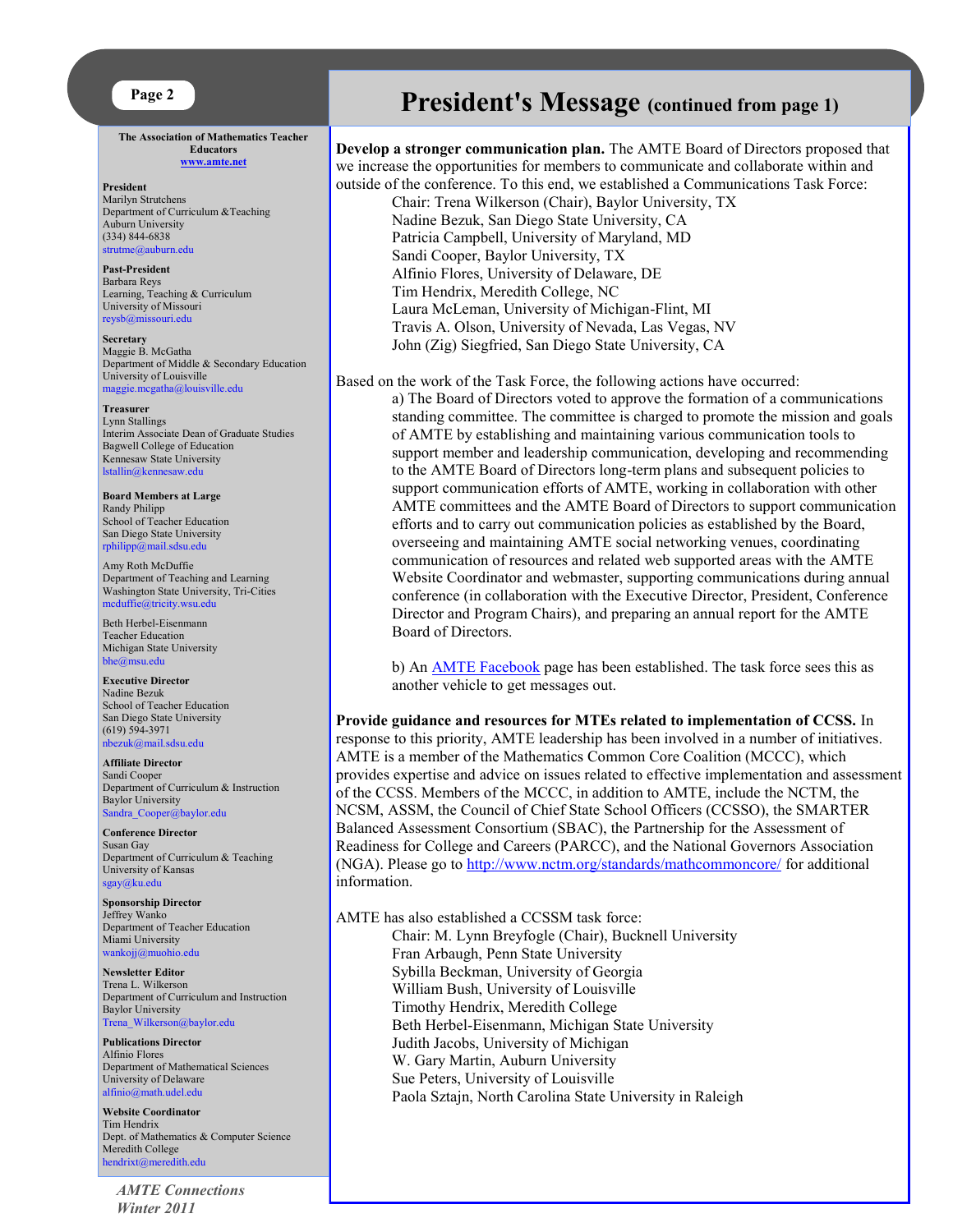<span id="page-2-0"></span>**Look for information concerning the 2012 Conference throughout the newsletter.**

The AMTE CCSS Task Force has been busy developing resources for members. Please see related article in this issue for additional information. Other CCSS initiatives in which AMTE is involved include, The Mathematics Teacher Education Partnership ([http://mte-partnership.org/\)](http://mte-partnership.org/), Articulating Research Ideas that Support the Implementation of the Professional Development Needed for Making the Common Core State Standards in Mathematics Reality for K-12 Teachers Project, The Illustrative Mathematics Project, The Conference Board of Mathematical Sciences Ad Hoc Committee on Teachers as Professionals, and others.

**Establish an AMTE Foundation**. After careful consideration the Board of Directors decided not to pursue this initiative at this time. Instead the Board approved the [20 for 20 Campaign,](http://amte.net/20for20) which is spearheaded by Barbara Reys, past president of AMTE. As part of the 20th Anniversary celebration, the Board established an award in honor of Susan Gay (former President and current Conference Director) to support doctoral students and early career mathematics educators to attend the Annual Conference of AMTE. We want to grow an account that will sustain our support and outreach to these emerging mathematics teacher educators. On behalf of the AMTE Board, we have asked members to consider contributing to the Susan Gay Conference Travel Scholarship fund. Our goal is to raise \$20,000 to support this fund. If each member contributes \$20 to celebrate the 20th anniversary ("20 for 20") we will meet this goal. We want to thank those who have already given generously to this fund. The recipients of the Susan Gay Conference Travel Scholarship for this year are:

Jeramy Donovan of Wayne State University Comfort Akwaji-Anderson of Iowa State University Alyson Lischka of Kennesaw State University Cathery Yeh of University of California, Irvine

**Register for the conference online at [www.amte.net](http://www.amte.net)**

As one can see, this has been a busy year for AMTE. I want to thank everyone who has made contributions to the work of the organization. I know that I have not listed everyone who provided service to the organization this year. As we move forward into 2012, celebrating our past, participating in the present, and preparing for the future, I hope that you will continue to get involved in the organization's endeavors. Information about the 16th Annual Conference of AMTE to be held in early 2012 can be found elsewhere in this Newsletter. In addition to contributing as a speaker or attending the annual conference of AMTE, there are many other ways to serve. Members can share their interest in particular activities by completing an "AMTE Volunteer" form found on the website (see: "Quick Links" box). Please let me know if you would like to volunteer for a particular activity by sending an email ([strutme@auburn.edu\)](mailto:strutme@auburn.edu) or completing the AMTE Volunteer format on [www.amte.net.](http://www.amte.net)

## **Historical Notes about AMTE**



As we continue to celebrate the  $20<sup>th</sup>$  Anniversary of AMTE this year we will highlight events, historical information, and fun questions through the newsletter and the [AMTE website.](http://www.amte.net)

*Do you know…..*

*when the first elections were held and who the newly elected officers were?*

*who the first recipient of each of these awards was? Excellence in Teaching in Mathematics Teacher Education Excellence in Leadership and Service in Mathematics Teacher Education (Now known as the Nadine Bezuk Excellence in Leadership and Service Award) Excellence in Scholarship in Mathematics Teacher Education Early Career in Mathematics Teacher Education*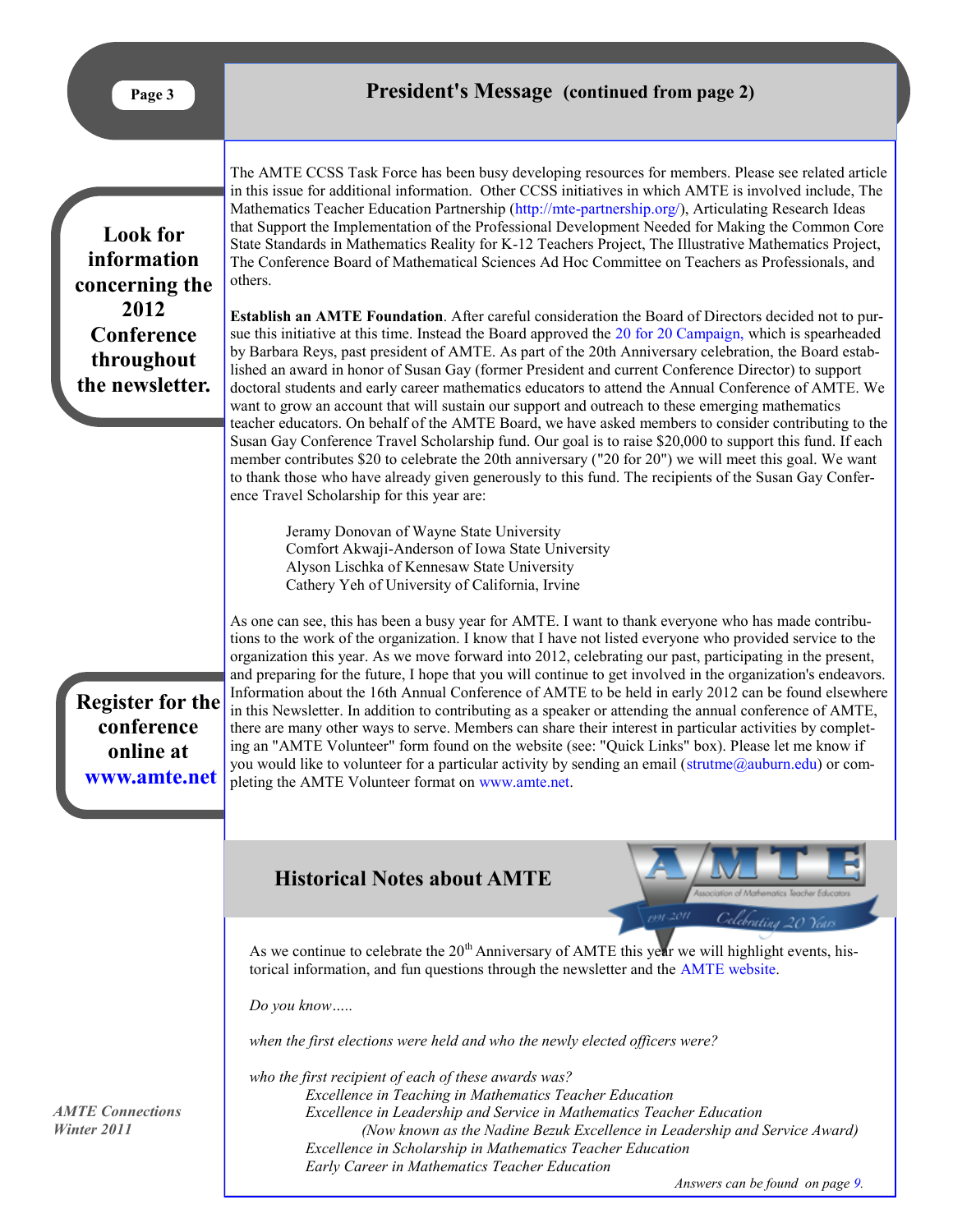## <span id="page-3-0"></span>**The Association of Mathematics Teacher Educators Page 4 (AMTE) Sixteenth Annual Conference Fort Worth, TX February 9-11, 2012**

## **Conference Registration and Hotel Reservation Information**

The Sixteenth Annual Conference will be held at the Worthington Renaissance Hotel in Fort Worth, Texas from Thursday, February 9 through Saturday, February 11, 2012. Conference sessions begin on Thursday afternoon at 1:00 p.m. The conference will conclude at 1:15 p.m. on Saturday. **The conference registration deadline is December 2, 2011**.

We have a limited block of reduced-price rooms available at \$159/night (single or double occupancy) at the Worthington Renaissance Hotel. We encourage you to reserve your room soon either online via the [AMTE website](http://www.amte.net) or by calling the toll-free number below. Be sure to mention the AMTE Conference when you call. **Make your hotel room reservation by Friday, December 2, 2011** to get our special conference rate. Please be aware that the conference block may be sold out by this date. Once the room block is full, the hotel will accept reservations at the hotel's prevailing rate and only on a space-available basis. Hotel reservations can be made using the link on the AMTE website or by calling Marriott Passkey Reservations at 800-266-9432. Be sure to mention the "AMTE Conference" when you call. Information about traveling to Fort Worth and the Worthington Renaissance Hotel will be on the AMTE website soon.

Worthington Renaissance Hotel 200 Main Street Fort Worth, TX 76102 Front Desk Phone: 817-870-1000 Marriott Passkey Reservations (toll-free): 800-266-9432 (mention AMTE)

The **preliminary program** link is on the AMTE website. The program information will be updated over the next few weeks and a final program will be posted by mid-January.

#### **Conference Highlights Thursday**

Numerous preconference sessions are being held during the morning on Thursday, February 9. A list of those is on page [9](#page-8-0) and on the [AMTE website.](http://www.amte.net) Details about the content of each session are on the AMTE website. You can register for a preconference session when you register for the conference.

A full slate of conference sessions will begin at 1:00 p.m. Doug Clements, University of Buffalo, SUNY, is the speaker at the Thursday General Session from 5:00 to 6:30 p.m. The title of his presentation is "Lessons from Research: What Research Does and Does Not Tell Us." An afternoon break will be provided on Thursday, but dinner Thursday evening is on your own.

## **Friday**

Conference sessions will begin on Friday at 8:00 a.m. Highlights include a presentation by last year's Early Career Award Winner, Kathryn Chval. Beginning at 5:00 p.m., the Judith Jacobs Lecture will be given by Deborah Schifter, Education Development Center. The title of her presentation is "Interpreting the Common Core: What Might It Look Like in Classrooms?" Friday's continental breakfast, lunch, and dinner are included with the registration fees along with an afternoon break. AMTE committees will meet during lunch. Dinner will be a celebration of 20 years of AMTE.

## **Saturday**

Conference sessions will begin on Saturday at 8:00 a.m. Continental breakfast and lunch are included with the registration fees. Members of AMTE affiliates will meet during breakfast. The AMTE Business Meeting will be held during lunch. The conference will conclude by 1:15 p.m.

We look forward to seeing you in February in Texas to celebrate AMTE's 20th Anniversary!

*Susan Gay, AMTE Conference Director, [sgay@ku.edu,](mailto:sgay@ku.edu) University of Kansas, KS*

*Remember to register and make hotel reservations by December 2, 2011!*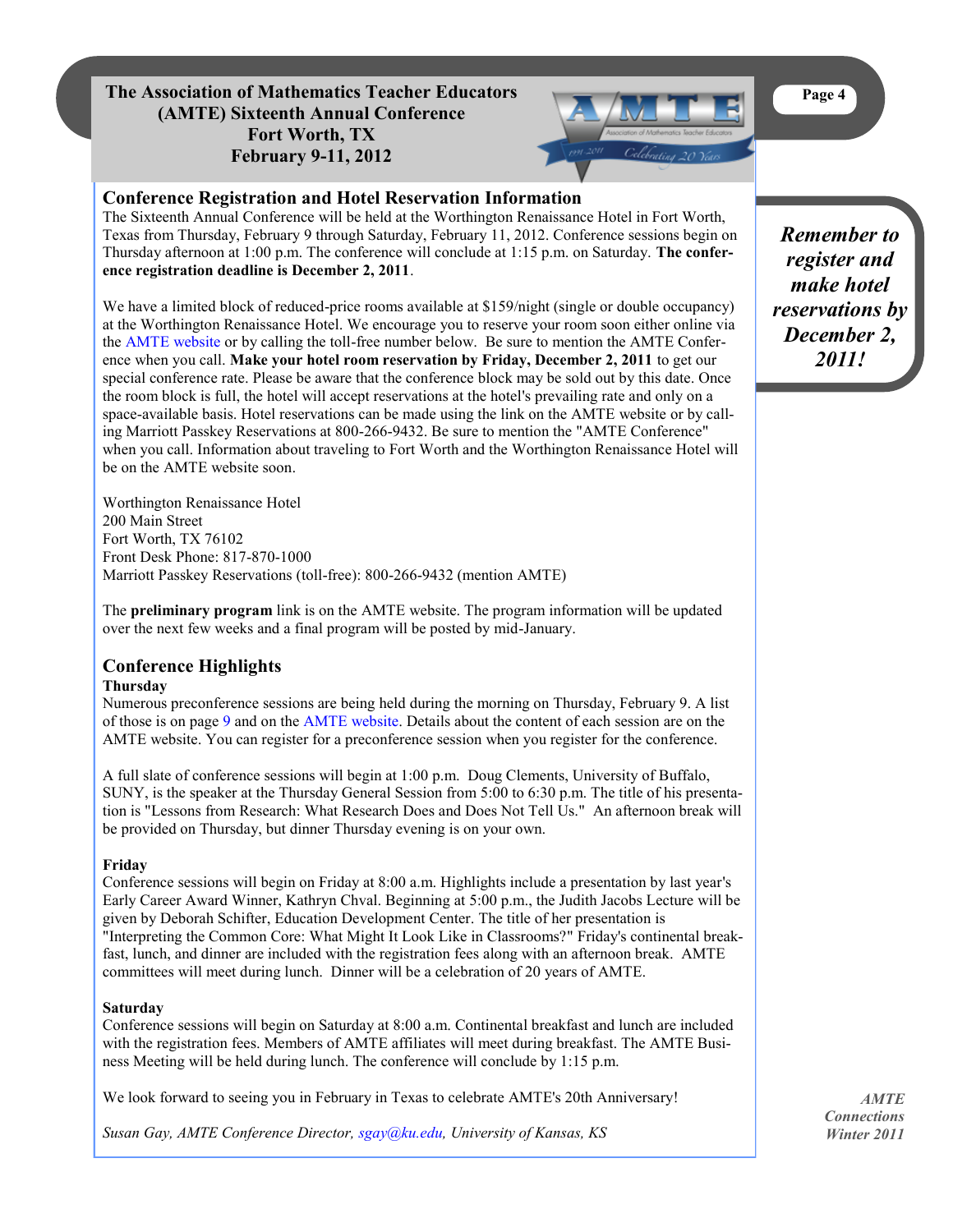## <span id="page-4-0"></span>**AMTE Conference Featured Speaker: General Session Dr. Douglas H. Clements, University of Buffalo, SUNY**

## *Lessons from Research: What Research Does and Does Not Tell Us Thursday February 9, 2012, 5:00 p.m.*



*Session Description:* What is the state of early and elementary mathematics education? What does the research say? Douglas H. Clements paints a picture of where we stand regarding standards, curriculum, teaching, and professional development. He draws several "lessons" from research—findings that support visions of new approaches to mathematics education, including information from recent publications that he co-authored, including the report of National Mathematics Advisory Panel, NCTM's *Curriculum Focal Points*, the National Research Council report on early mathematics, and the *Common Core State Standards*. At the core of these approaches are learning trajectories—research-based paths of learning and teaching. Participants will hear and see examples of projects using these approaches.

## **AMTE Conference: Judith Jacobs Lecture Dr. Deborah Schifter, Education Development Center**

*Interpreting the Common Core: What Might It Look Like in Classrooms? Friday February 10, 2012, 5:00 p.m.*



*Session Description:* Deborah Schifter will present samples of student work and classroom video that illustrate teachers and students engaging with a constellation of content and practice standards related to the Common Core's emphasis on the properties of the operations.

*NEW! Like AMTE on Facebook.*

## **2012 Conference Reminders**

## **First Annual Policy and Advocacy Breakfast**

Come to AMTE's initial Policy and Advocacy Breakfast on Friday, February 10, during the 2012 AMTE Conference. Hear a brief update on policy and advocacy issues nationally that may impact you and your work in teacher education AND then join the discussion regarding local and regional challenges you may face.

## **2011 STaR Fellows Institute**

During the 2012 AMTE Conference in Fort Worth, TX, a follow-up session will be held for those participants in the 2011 STaR Institute. The 2011 STaR Fellows will meet with Robert Reys, University of Missouri, and Denise Spangler, University of Georgia, on Thursday, February 9, 2012 from 8:30 to 11:30 a.m. This session will provide an opportunity for the 2011 STaR Fellows (early career mathematics teacher educators selected via an NSF induction program) to continue networking and build on the work initiated during the Summer Institute. Arrangements will be coordinated by Barbara Reys. This session is limited to 2011 STaR Fellows.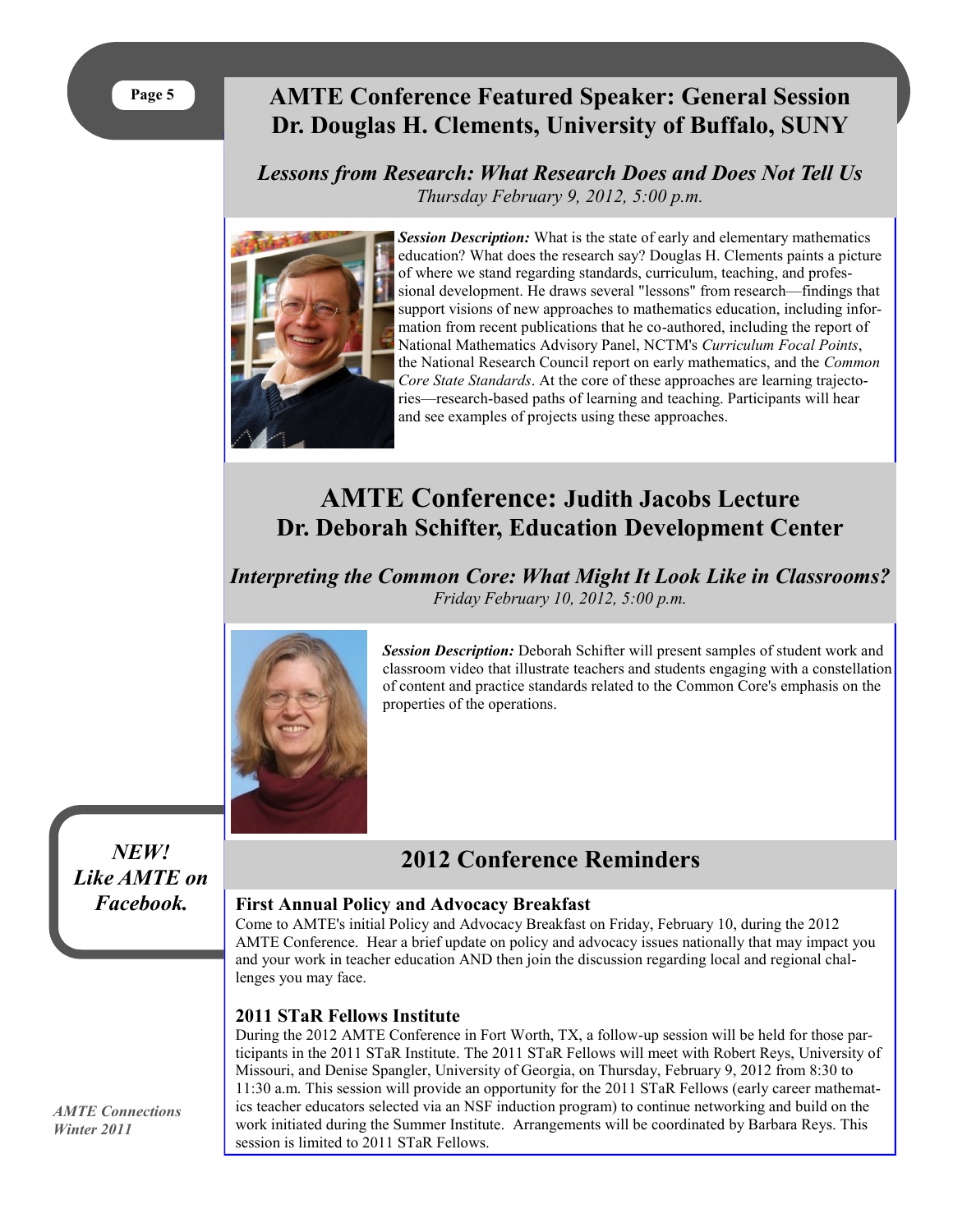## **AMTE's Research on Mathematics Teacher Education Advisory Committee Update and Research Commentary**

<span id="page-5-0"></span>Submitted by the AMTE Research on Mathematics Teacher Education Advisory Committee Corey Drake, Iowa State University, Chair

The mission of AMTE's Research on Mathematics Teacher Education Advisory Committee is multifaceted. An important aspect of our charge is "Preparing an annual 'Research Commentary'… discussing the current state of research in mathematics teacher education, priorities for new work in the field, or other relevant information regarding the nature and status of research related to mathematics teacher education." 1

For this year's commentary, instead of a single extended commentary, we have planned a series of smaller commentaries for the AMTE newsletter that highlight what we see as important questions and issues to be pursued through research in and on mathematics teacher education. We see these smaller commentaries, distributed over the next three (or more) issues of the newsletter, as both a call to action and, we hope, a catalyst for discussion within the mathematics teacher education community.

In this first contribution, we ask what the next generation of research in mathematics teacher education might look like based on what we have learned from research over the past several years. We are advocating for research that builds on current knowledge and extends that knowledge by pursuing it more deeply and at scale – or at least in ways that move towards scale. To do this, we briefly examine one example of an innovation in mathematics education, *Cognitively Guided Instruction* (CGI), that has been "proven" to work – and then consider questions that now need to be answered through research in mathematics teacher education, particularly in the context of the widespread adoption of the Common Core State Standards for Mathematics (CCSSM).

The research base in support of CGI is extensive (Carpenter, Fennema, Franke, Levi, & Empson, 1999). It seems clear from this research that when small groups of teachers commit significant time and energy towards learning about CGI, their practices change in ways that support student learning (Fennema, Carpenter, Franke, Levi, Jacobs, & Empson, 1996; Kazemi and Franke, 2004). While there is considerable value for participating teachers (and their students) in continuing to offer these kinds of experiences in the ways that they have been offered in the past, we feel that it is important from a *research* perspective to consider the "next generation" research questions that might now be productively explored in research on these experiences and on CGI more generally. In other words, we need research questions that will allow us to move beyond understanding if CGI "works" (we know that it does) to considering more complex and in-depth issues – particularly related to mathematics teacher education. Some of the questions we would like to see answered include the following:

- Which aspects of CGI are most accessible to pre-service teachers?
- How can mathematics methods or content courses be designed to support pre-service teachers' learning of these ideas and practices?
- What kinds of teacher education designs and policies would or do work to support the spread of CGI professional development on a larger scale?
- What can we learn about the different ways in which CGI experiences for teachers (pre-service and in-service) have been designed and enacted in different contexts?
- How are teachers able to enact what they have learned through CGI in the context of current mandated curriculum series and the CCSSM?

We also need work that looks more deeply at how and why participation in CGI can lead to learning by both teachers and students. Franke, Chan Turrou, and Webb (2011) provide an example of this kind of in-depth work, exploring the questioning patterns of particularly effective CGI teachers.

<sup>1</sup>Charges to Committee Members,

<http://amte.net/sites/all/themes/amte/resources/committees/CHARGES-to-Committees.pdf.> Retrieved October 30, 2011.

*Continued on page 7*

*What does the next generation of research in mathematics teacher education look like?*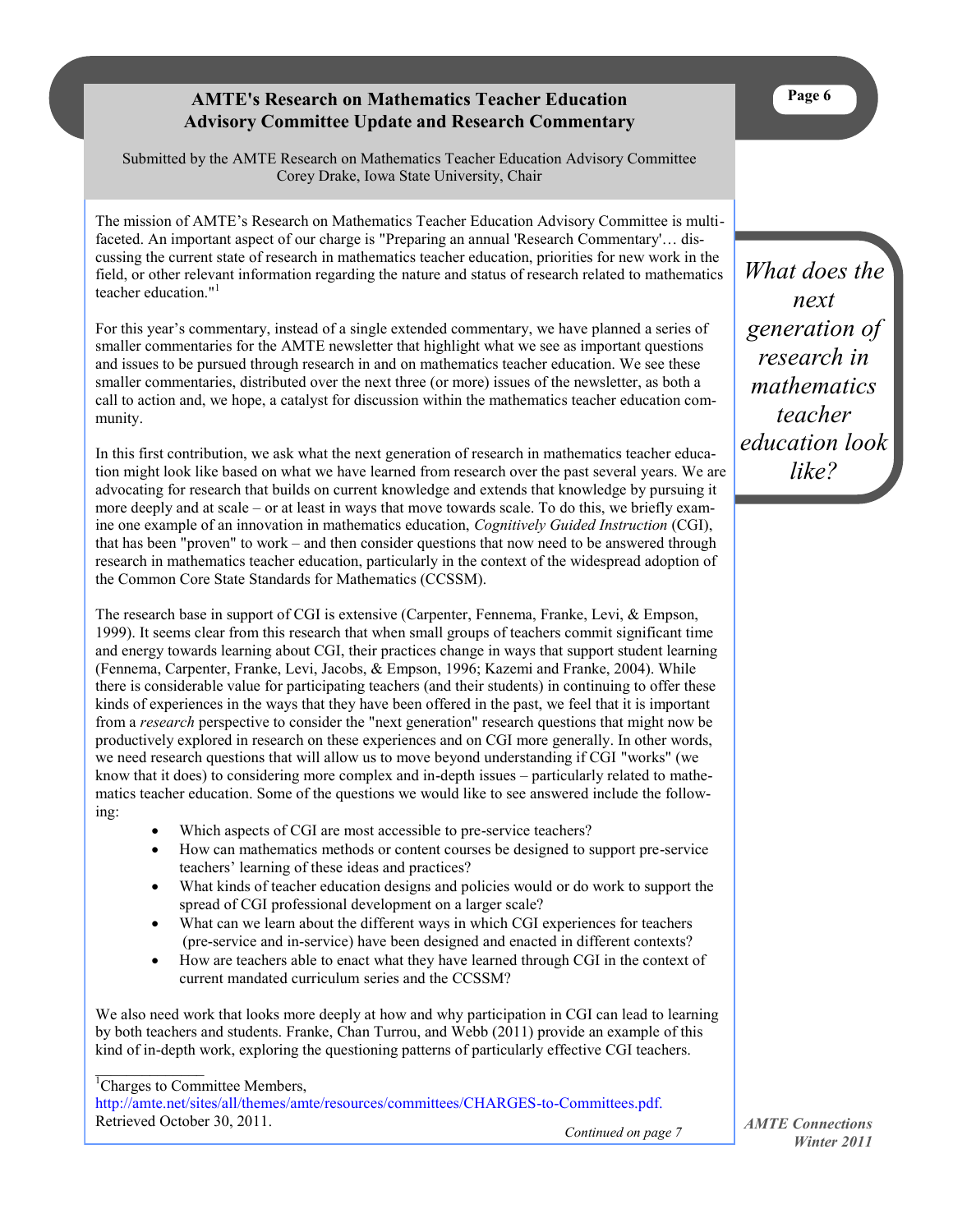## **AMTE's Research on Mathematics Teacher Education Advisory Committee Update and Research Commentary on**  *Cognitively Guided Instruction* (CGI) Continued

As members of the AMTE research committee, we look forward to seeing more research of this kind in Annual Conference presentations and in journals such as *JRME*, *JMTE*, and *Mathematics Teacher Educator* (MTE).

As mentioned above, we hope that these shorter commentaries will spark discussion and, eventually, new research. Below are some questions to start the discussion; send your responses to Corey Drake (chair of the research committee) at [cdrake@msu.edu.](mailto:cdrake@msu.edu) We will try to include some responses in our next commentary.

- What are other examples of this kind of "next generation" research that we should be highlighting? What other innovations have enough of a research base to support this next generation research?
- In his response to Franke et al.'s (2011) presentation at PME-NA, Jim Middleton (2011) pointed out that this kind of next generation research is often not rewarded in the academy, where a premium is placed on new innovations as opposed to greater and more in-depth understanding of existing successful innovations.<sup>2</sup> Have you experienced this constraint? What structures or reward systems are needed to overcome it?
- What questions are you pursuing (or thinking of pursuing) that might fall into the category of next generation research?

Finally, another aspect of our mission as the research committee for AMTE is to "Recommend ways to make research more visible in the AMTE communication outlets, such as the website and the newsletter." One way we are doing that is through contributions such as this commentary. Another initiative that we have started over the past year is the "My Favorite Articles" section under the "Research" tab of the AMTE web site. In this section of the web site, committee members identify articles in mathematics education, teacher education, and mathematics teacher education that have been highly influential in our own work. We summarize the articles and what we have learned from them. The Fennema et al. (1996) article referenced above is summarized and discussed by Amy Roth McDuffie in her "My Favorite Article" contribution. We are continuing to add more article summaries and we hope that this collection becomes a useful resource for the AMTE community.

Soon, we will be working on additional resources for the "Research" section – including video clips with researchers describing current and cutting-edge research in mathematics teacher education and research highlights from the Annual Conference. We are also open to your ideas about how the research committee can best serve you and fulfill our mission of promoting research in the AMTE community and beyond.

#### References

Carpenter, T. P., Fennema, E., Franke, M. L., Levi, L., & Empson, S. B. (1999). *Children's mathematics: Cognitively guided instruction*. Portsmouth, NH: Heinemann.

Fennema, E., Carpenter, T.P., Franke, M.L., Levi, L., Jacobs, V.R., & Empson, S.B. (1996). A longitudinal study of learning to use children's thinking in mathematics instruction. *Journal for Research in Mathematics Education* 27 (4): 403-444.

Franke, M., Chan Turrou, A., & Webb, N. (2011). Teacher follow-up: Communicating high expectations to wrestle with the mathematics. In Wiest, L. R., & Lamberg, T. (Eds.). *Proceedings of the 33rd Annual Meeting of the North American Chapter of the International Group for the Psychology of Mathematics Education*. Reno, NV: University of Nevada, Reno.

Kazemi, E. & Franke, M.L. (2004). Teacher learning in mathematics: Using student work to promote collective inquiry. *Journal of Mathematics Teacher Education* 7: 203-235.

*AMTE Connections Winter 2011*

<sup>2</sup>Thanks to Andrew Tyminski (Clemson University) for pointing out the importance of this constraint and discussing options for addressing it.

**Send responses for the research commentary questions to Corey Drake at [cdrake@msu.edu](mailto:cdrake@msu.edu)**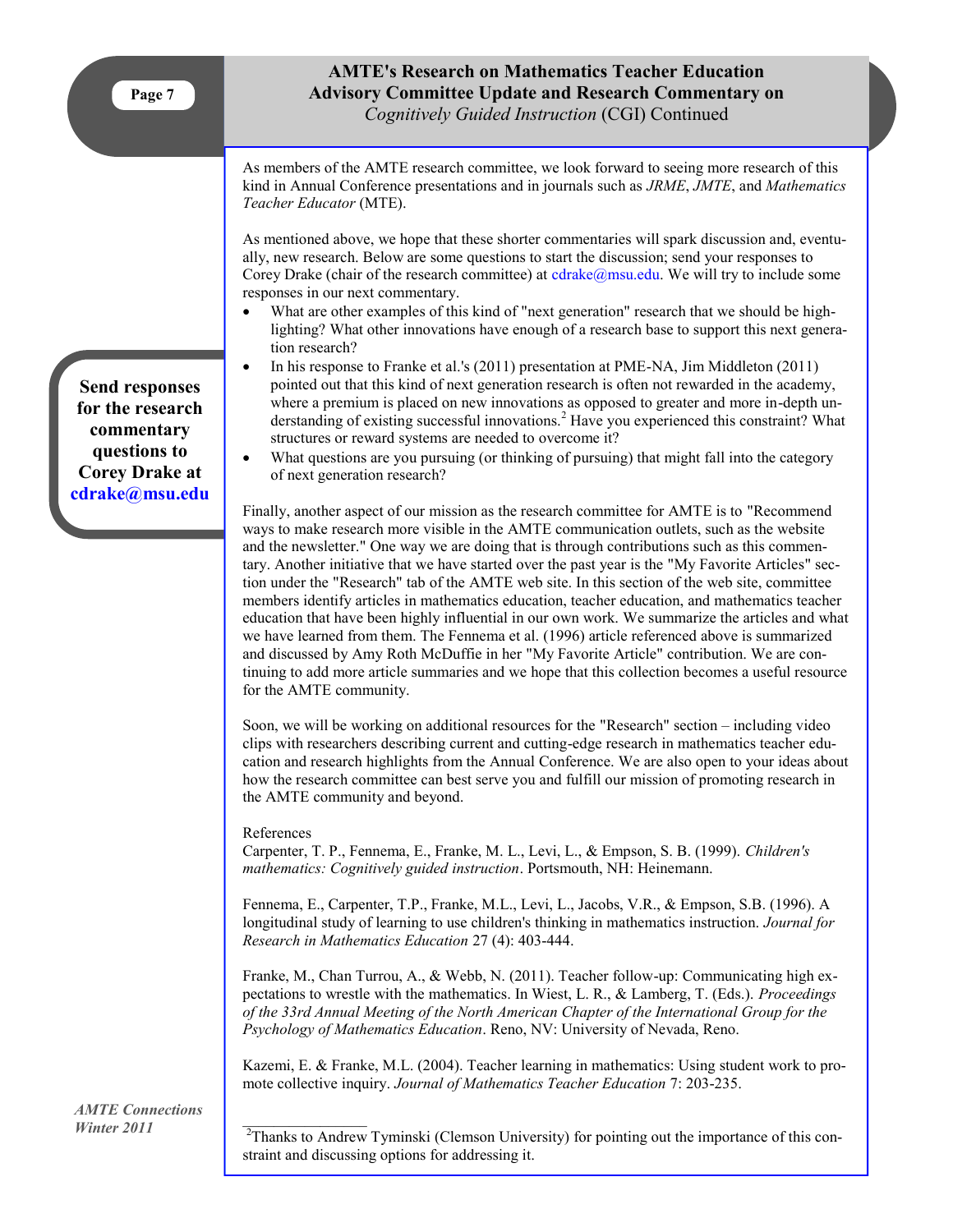<span id="page-7-0"></span>

| Page 8                                           | <b>Congratulations to the 2012</b><br><b>Susan Gay Conference Travel Scholarship Recipients</b>                                                                                                                                                                                                                                                                                                                                                      |
|--------------------------------------------------|------------------------------------------------------------------------------------------------------------------------------------------------------------------------------------------------------------------------------------------------------------------------------------------------------------------------------------------------------------------------------------------------------------------------------------------------------|
| AMTE 20 <sup>th</sup><br>Anniversary<br>is here! | This year four graduate students were selected as recipients of the Susan Gay Conference Travel<br>Scholarships:                                                                                                                                                                                                                                                                                                                                     |
|                                                  | Jeramy Donovan, Wayne State University<br>Comfort Akwaji-Anderson, Iowa State University<br>Alyson Lischka, Kennesaw State University<br>Cathery Yeh, University of California, Irvine<br>More information about the scholarships can be found on the AMTE website. Applications for                                                                                                                                                                 |
|                                                  | 2013 scholarships will be available Summer 2012. To donate to the scholarship fund, please see the<br>20 for 20 Campaign.                                                                                                                                                                                                                                                                                                                            |
|                                                  | <b>Mathematics Teacher Educator Journal Update</b>                                                                                                                                                                                                                                                                                                                                                                                                   |
|                                                  | We're excited to announce the launch of the online submission system for the Mathematics<br>Teacher Educator journal, jointly produced by the National Council of Teachers of Mathematics<br>and the Association of Mathematics Teacher Educators. We are now accepting manuscripts. More<br>information about the Mathematics Teacher Educator, including the Call For Proposals, is avail-<br>able online at http://www.amte.net/publications/mte. |
|                                                  | <b>Congratulations to our new President-Elect</b><br><b>And Board Member-at-Large!</b>                                                                                                                                                                                                                                                                                                                                                               |
|                                                  | The newly elected officers will begin terms at the close of the 2012 AMTE Annual Conference.                                                                                                                                                                                                                                                                                                                                                         |
|                                                  | <b>AMTE President-Elect:</b> Fran Arbaugh, Penn State<br><b>AMTE Board Member-at-Large:</b> Stephen Pape, University of Florida-                                                                                                                                                                                                                                                                                                                     |
| See page 9 for                                   | Submitted by Christine D. Thomas, Georgia State University<br><b>AMTE Nominations &amp; Elections Committee Chair</b>                                                                                                                                                                                                                                                                                                                                |
| preconference                                    | <b>Congratulations to the 2012 National Technology Leadership</b>                                                                                                                                                                                                                                                                                                                                                                                    |
| session<br>information.                          | <b>Initiative Award Recipients!</b><br>Paper Title: Teachers' statistical problem solving with dynamic technology: Research results<br>across multiple institutions                                                                                                                                                                                                                                                                                  |
|                                                  | Authors: Hollylynne Lee, Gladis Kersaint, Suzanne Harper, Shannon Driskell, Keith Latham                                                                                                                                                                                                                                                                                                                                                             |
|                                                  | <b>AMTE</b> is now on <i>Facebook!</i><br>Add us to your Facebook page!                                                                                                                                                                                                                                                                                                                                                                              |
|                                                  | You can link from the AMTE homepage or go directly to AMTE's Facebook<br>page. Check out news items and participate in an on-line discussion about a cur-<br>rent topic in mathematics education.                                                                                                                                                                                                                                                    |
|                                                  | <b>2012 Annual Conference Deadlines</b>                                                                                                                                                                                                                                                                                                                                                                                                              |
| <b>AMTE Connections</b><br>Winter 2011           | <b>Regular Registration: December 2, 2011</b>                                                                                                                                                                                                                                                                                                                                                                                                        |
|                                                  | <b>Deadline for Hotel Reservations: December 2, 2011</b>                                                                                                                                                                                                                                                                                                                                                                                             |
|                                                  | <b>Conference Dates: February 9-11, 2012</b>                                                                                                                                                                                                                                                                                                                                                                                                         |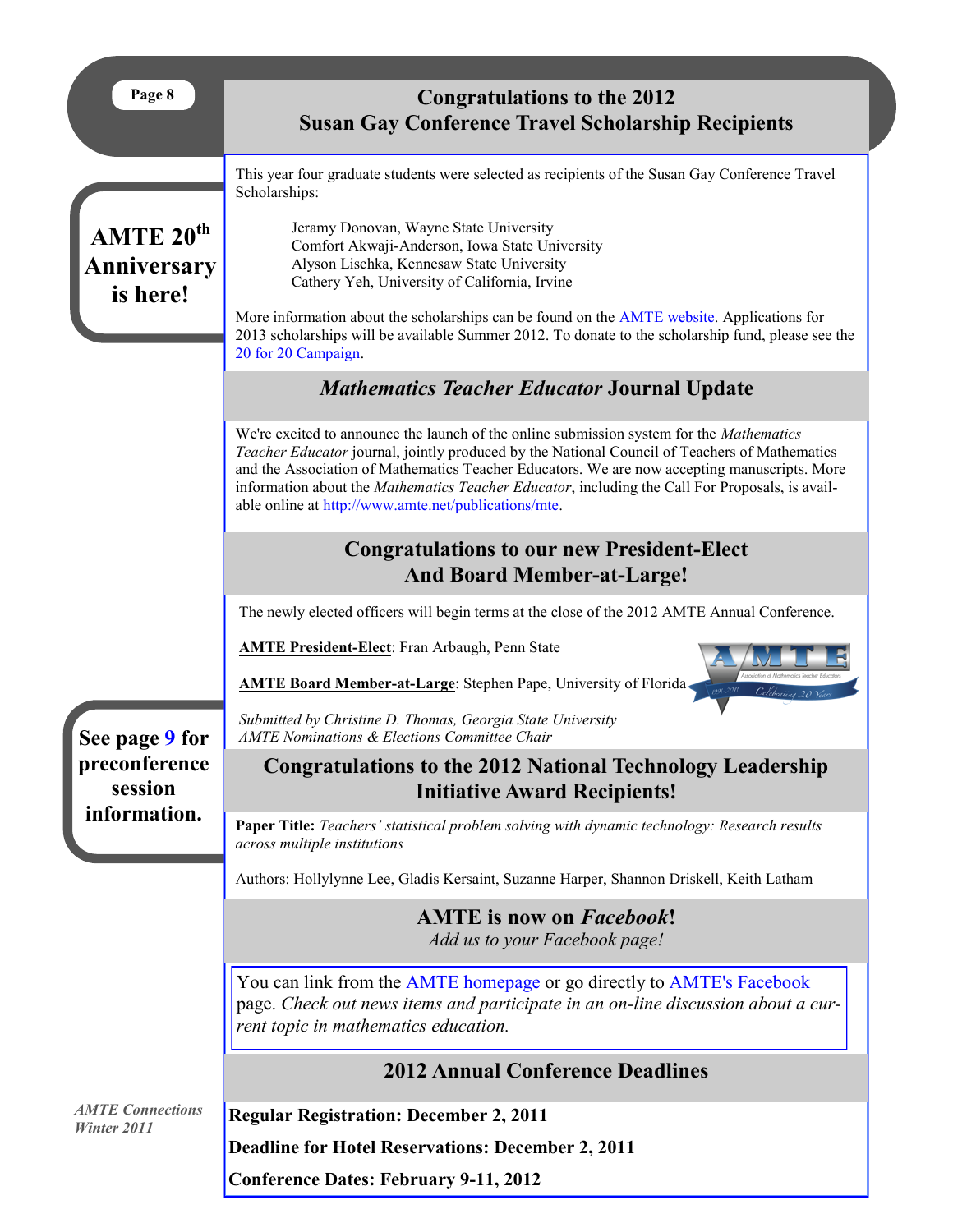## **PRECONFERENCE SESSIONS at AMTE 2012 CONFERENCE**

## <span id="page-8-0"></span>**Thursday Morning, February 9, 2012**

Nine preconference sessions are being offered on Thursday morning, February 9, 2012 at the AMTE Annual Conference at the Worthington Renaissance Hotel in Fort Worth, TX. Each session requires pre-registration. No on-site registration will be available. The following list contains the title of each session. More information about each session including the presenters, times, and session description can be found on the [AMTE website.](http://www.amte.net) For more information on any session, you can contact the session organizer. **New this year**, you can register for any of these preconference sessions by indicating your interest on the AMTE Conference Registration Form on the [AMTE website.](http://www.amte.net) 

## **Session Title**

- 1. Connecting and Empowering AMTE Affiliates
- 2. Elementary Mathematics Specialists: Getting Started and Moving Forward
- 3. Framing and Analyzing (In)equity and Power in Mathematics Methods II
- 4. Increasing Professional Development Capacity: Common Challenges and Approaches to Preparing Math Leaders to Facilitate Professional Development Programs
- 5. NCTM NCATE Program Reviewer Training Workshop
- 6. Professional Development at a Distance: Designing and Facilitating Online Courses for Inservice Mathematics Teachers
- 7. Sense Making and Reasoning with Technology An Interactive Panel
- 8. Teacher Discourse Moves in Context
- 9. Teaching Mathematics for Elementary Teachers Courses in Light of the Common Core Standards **(FULL)**

See the [AMTE website](http://www.amte.net) for detailed session descriptions and presenters.

## **Congratulations to AMTE's 2012 Award Recipients**

Award recipients will be recognized at the start of the General Session of the 2012 AMTE Annual Conference in Fort Worth, TX at 5:00 p.m., Thursday, February 9, 2012.

## **Outstanding Mathematics Teacher Educator Award**

Deborah Lowenberg Ball, University of Michigan Session Presentation, Friday, February 10, 2012, 9:30-10:30 a.m., Brazos I

## **Early Career Award**

Tim Boerst, University of Michigan

**Answers to** *Do You Know* **questions from page [3!](#page-2-0)**



First elections were held in 1994 with Henry Kepner as President, Judith Jacobs as President-Elect, Michaelle Chappell as Secretary, Nadine Bezuk as Treasurer, and Bonnie Litwiller, James Babb, and Susan Beal as Board Members.

*AMTE Connections Winter 2011*

**Look for 2011's Early Career Award Winner, Kathryn Chval's session in the 2012 conference program.**

**Friday February 10, 2012 3:30-4:30 p.m. Brazos I**

In order: Randy Philipp (2006), Bill Bush (2007), Frank Lester (2008), and John Lannin (2009).

**NOTE: Preconference sessions require pre-registration. On-site registration will NOT be available.**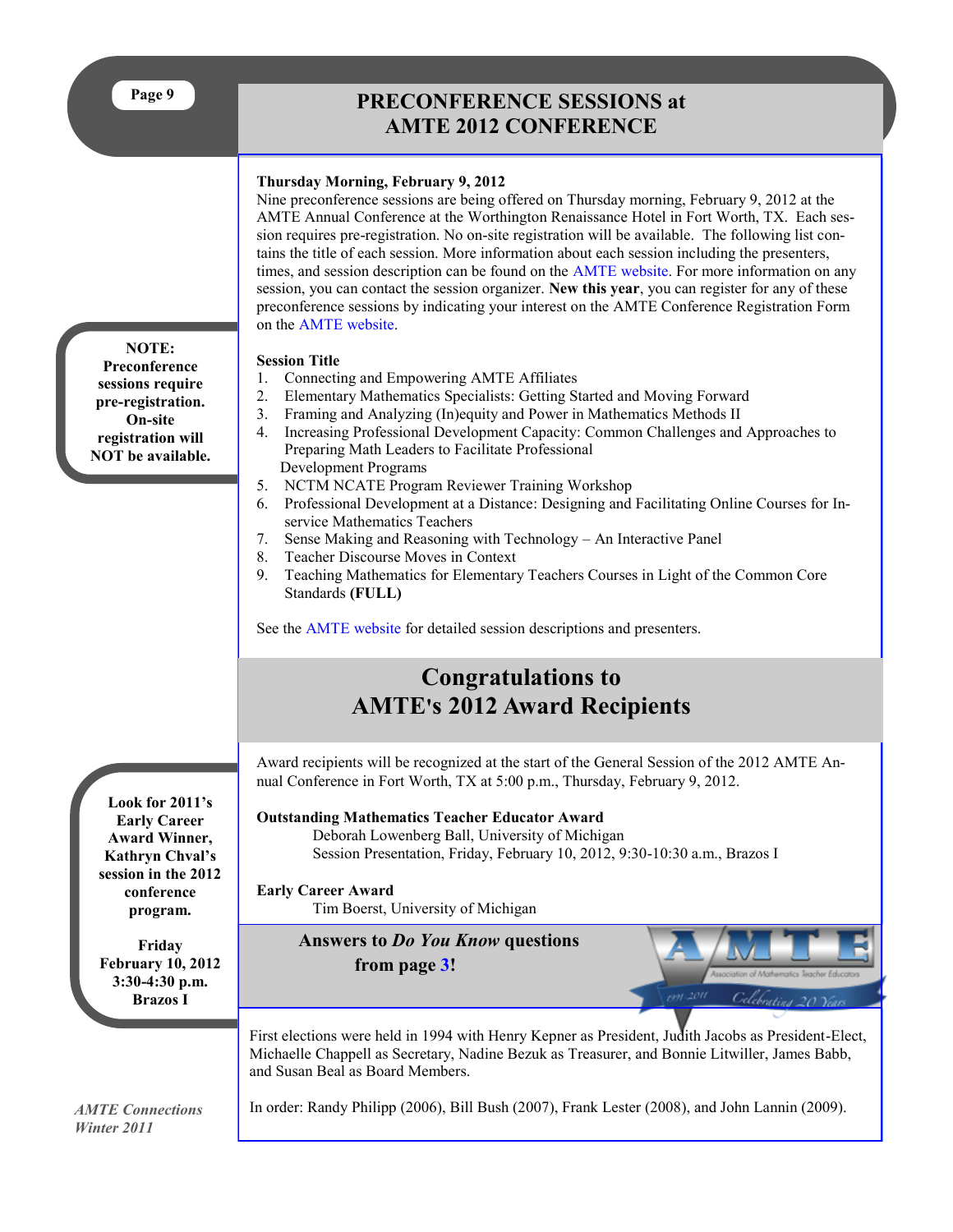## **AMTE Common Core State Standards Mathematics Task Force Update**

<span id="page-9-0"></span>With the adoption of the *Common Core State Standards* (CCSS) in most states, AMTE has commissioned a Task Force on the CCSS-M to support members with this transition to new standards. The members of this Task Force (M.Lynn Breyfogle-Chair, Fran Arbaugh, Sybilla Beckmann, Bill Bush, Tim Hendrix, Beth Herbel-Eisenmann, Judith Jacobs, Gary Martin, Sue Peters, Marilyn Strutchens, Paola Sztajn) have been working hard since August to attend to the Board's charge and have established three goals for their work.

**Goal #1: Create a separate informational webpage about CCSS-M related news on the AMTE website.** On the front page of the AMTE website ([www.amte.net\)](http://www.amte.net) is a link to a CCSS-M page of resources ([www.amte.net/resources/ccssm\)](http://www.amte.net/resources/ccssm). On this page, links can be found to several helpful resources. The Task Force has identified many reports and documents that might be of interest to the members. One resource is a table with links to each of these reports along with organizations related to the CCSS-M. As with any new initiative there are many acronyms that emerge, so there is a glossary with links to the "Alphabet Soup" of CCSS. In addition, for those new to CCSS-M there is a FAQ section that addresses basic information about the CCSS with a webform to submit additional questions.

**Link to the CCSS-M information page can be found on the [AMTE website](http://www.amte.net)***.*

**Goal #2: Create a** *stack exchange* **website for members to share and respond to critical discussions related to concerns and questions.** To help facilitate critical discussions a new Mathematics Teacher Educators Q&A site was established at [http://area51.stackexchange.com/](http://area51.stackexchange.com/proposals/35226/mathematics-teacher-educators) [proposals/35226/mathematics-teacher-educators](http://area51.stackexchange.com/proposals/35226/mathematics-teacher-educators)**.** The site is a forum for asking and answering questions about mathematics teacher education, with a particular focus on the CCSS. AMTE members are invited to join. The site is currently moving through "stages" as it works its way towards full functionality. Stack Exchange Q&A sites have a moderation mechanism by which community members can gain reputation, higher reputation leads to greater privileges, and inappropriate postings can be removed. Mathematicians have been using the "MathOverflow" Stack Exchange site for several years to ask and answer questions about mathematics research. (See [http://](http://mathoverflow.net/) [mathoverflow.net/](http://mathoverflow.net/) )

**Goal #3: Develop a list of resources generated by members that enumerates existing and forthcoming materials to support work with CCSS-M.** In order to facilitate the creation of this list of resources, the Task Force would like the membership to be involved in discussions and sharing related to this work. They have developed two activities; the first is a survey that members will be invited to complete regarding resources they are using. The survey can be found at: [http://tinyurl.com/cssm-resources-survey.](http://tinyurl.com/ccssm-resources-survey) Please consider sharing the resources you are already using to help develop teachers' understanding of the CCSS-M.

The second activity will be a **CCSSM Swap Meet: Sharing learning tasks for prospective and practicing teachers hosted by the Task Force** during the Annual Conference on Friday evening, following dinner. Soon, you should be receiving an email invitation to participate. Watch your email for more information.

## **PME-NA 2012 Conference Announcements**

The 34th Annual Conference of the North American Chapter of the International Group for the Psychology of Mathematics Education (PME-NA 2012) will be held in Kalamazoo, Michigan, November 1–4, 2012. Plenaries will address four continuums of the conference theme, Navigating Transitions Along Continuums: (1) Jo Boaler will share her experiences with scaling up innovations; (2) Jere Confrey will speak on the student learning continuum; (3) Christian Hirsch will moderate a panel formed by Amanda Jansen, Janie Schielack, Cathy Seeley, and Jack Smith as they discuss navigating translations along the school mathematics articulation continuum; and (4) Deborah Ball and Suzanne Wilson will discuss transitions on the professional learning continuum. Regardless of your research area, we encourage you to consider your work through the perspective of the conference theme. By collectively focusing on critical issues related to transitions, the conference will contribute to a better understanding of how to effectively navigate them. See [www.pmena.org/2012](http://www.pmena.org/2012) for more details. *Submitted by Jill Newton, Purdue University*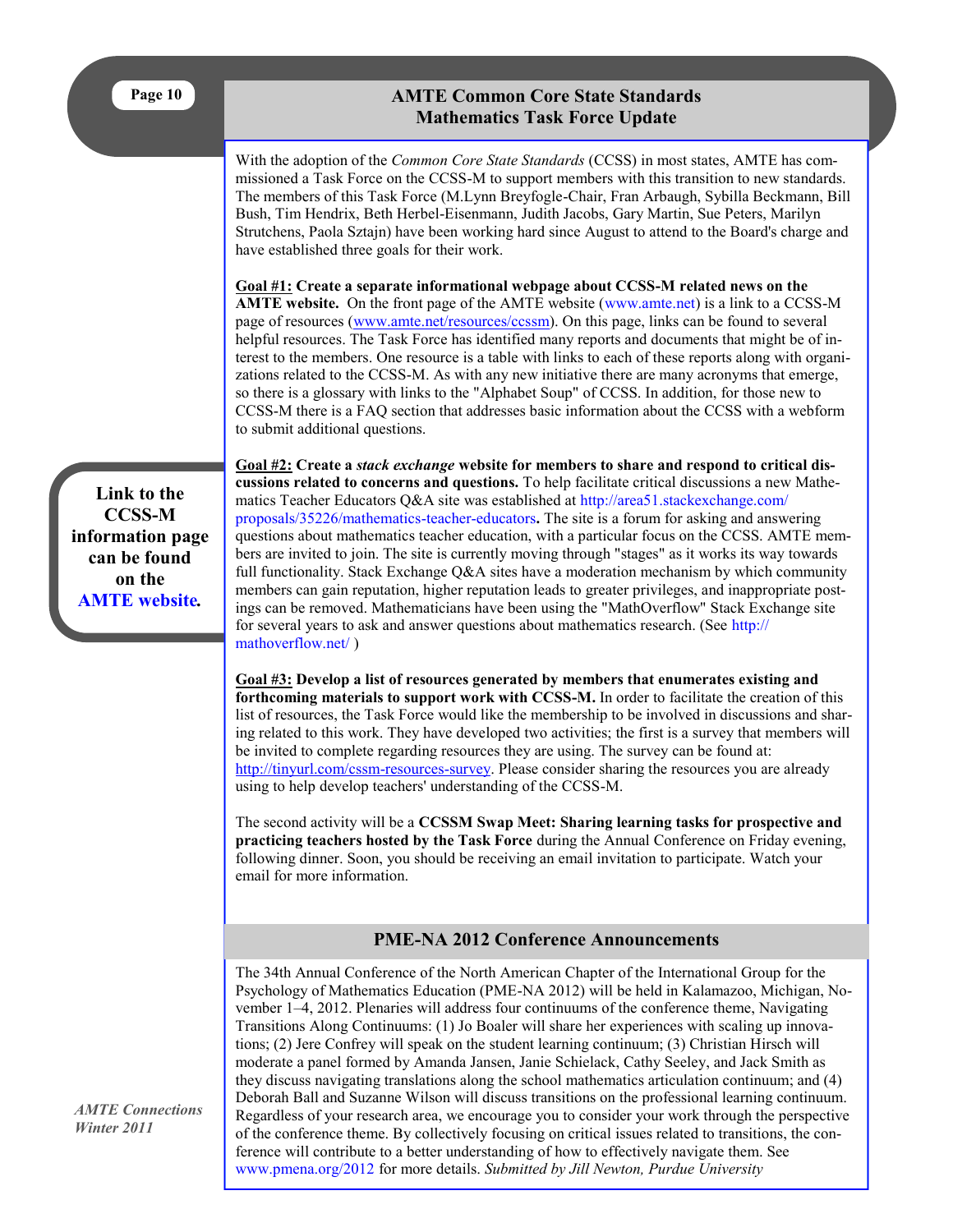## **AMTE AFFILIATE NEWS**

## <span id="page-10-0"></span>**California Association of Mathematics Teacher Educators (CAMTE) Affiliate**

CAMTE hosted a reception at the CA Mathematics Council - South conference in Palm Springs November 4. Also we are sponsoring a CAMTE strand at the CA Math Council - North conference December 3 at the Asilomar Conference Grounds in Pacific Grove, CA. Our annual business meeting will take place at the CMC-N conference, as will a board retreat and a working group lunch to focus on developing a model mathematics specialist program to meet new CA standards. We have a new brochure and post-it notes and small pads to give out to new members, and our very active membership committee is working to increase membership for 2012.

Our advocacy committee has been active with the CA Commission on Teacher Credentialing. We have a committee member at each meeting in Sacramento and are now known to staff and some commission members as the professional organization to consult relative to teacher credentialing in mathematics. We hope these efforts will result in some revision of current mathematics teacher credentialing policies that we feel undermine efforts to produce excellent mathematics teachers at all levels.

*Submitted by CAMTE President, Joanne Rossi Becker* 

#### **Massachusetts Mathematics Association of Teacher Educators (MassMATE)**

We are happy to report that the 2011 Symposium was MassMATE's most successful yet! For the second year in a row, we had to close registration days before the conference! Our attendance increased by more than 50% from the year earlier and we filled the huge ballroom to capacity. The theme for the conference was "Preparing to Lead in Times of Change" with a focus on the Common Core State Standards and Response to Intervention. Massachusetts Commissioner of Elementary and Secondary Education, Mitchell Chester, joined the conference as the Keynote speaker. Sessions were led by teacher educators who are leaders in their field. By partnering with ESANE, the number of exhibitors almost tripled from 2011. In 2011, our symposium also found a new home at Bridgewater State University (BSU). We are grateful to BSU for their generous support and hope to continue the partnership for years to come. To everyone who made it such a success we take off our hats in gratitude!

MassMATE does not rest for long, however, and we are busy planning our 2012 symposium which will be on May  $23<sup>rd</sup>$ , 2012 at BSU. The theme for this year is "Teacher Leaders Making it Happen: Bringing the Guiding Principles and Standards for Mathematical Practice into the Mathematics Classroom". The keynote address will be by Dr. Steve Leinwand, Principal Research Analyst at the American Institutes for Research and Past President of NCSM. We are expecting another record attendance, so make sure to register early! For more information on the past and future happenings, visit us at [www.MassMATE.net.](http://www.MassMATE.net)

*Submitted by MassMATE Conference Chair, Polina Sabinin*

## **Missouri Mathematics Association for the Advancement of Teacher Training (MAT)<sup>2</sup>**

Members of the Missouri Affiliate, Missouri Mathematics Association for the Advancement of Teacher Training,  $(MAT)^2$ , and others around Missouri have worked to compile a focus issue of our newsletter, the *Golden Rectangle*. Articles in the upcoming issue aim to educate us all more fully on the CCSS-M. Additionally, we will have our fall meeting at the Missouri Council of Teachers of Mathematics annual conference in Columbia, MO.

*Submitted by Jenni Wall, (MAT)<sup>2</sup>President,* [jwall@nwmissouri.edu](mailto:jwall@nwmissouri.edu)

#### **Utah Association of Mathematics Teacher Educators (UAMTE**)

Our UAMTE conference will be held March 3, 2012 at Utah Valley University. Barbara Reys from the University of Missouri will be our keynote speaker.

*Submitted by Blake Peterson, Brigham Young University*

**Check the AMTE website for the latest on** 

- **2012 Conference Updates and Deadlines**
- **MTE Call for manuscripts**

**[www.amte.net](http://www.amte.net)**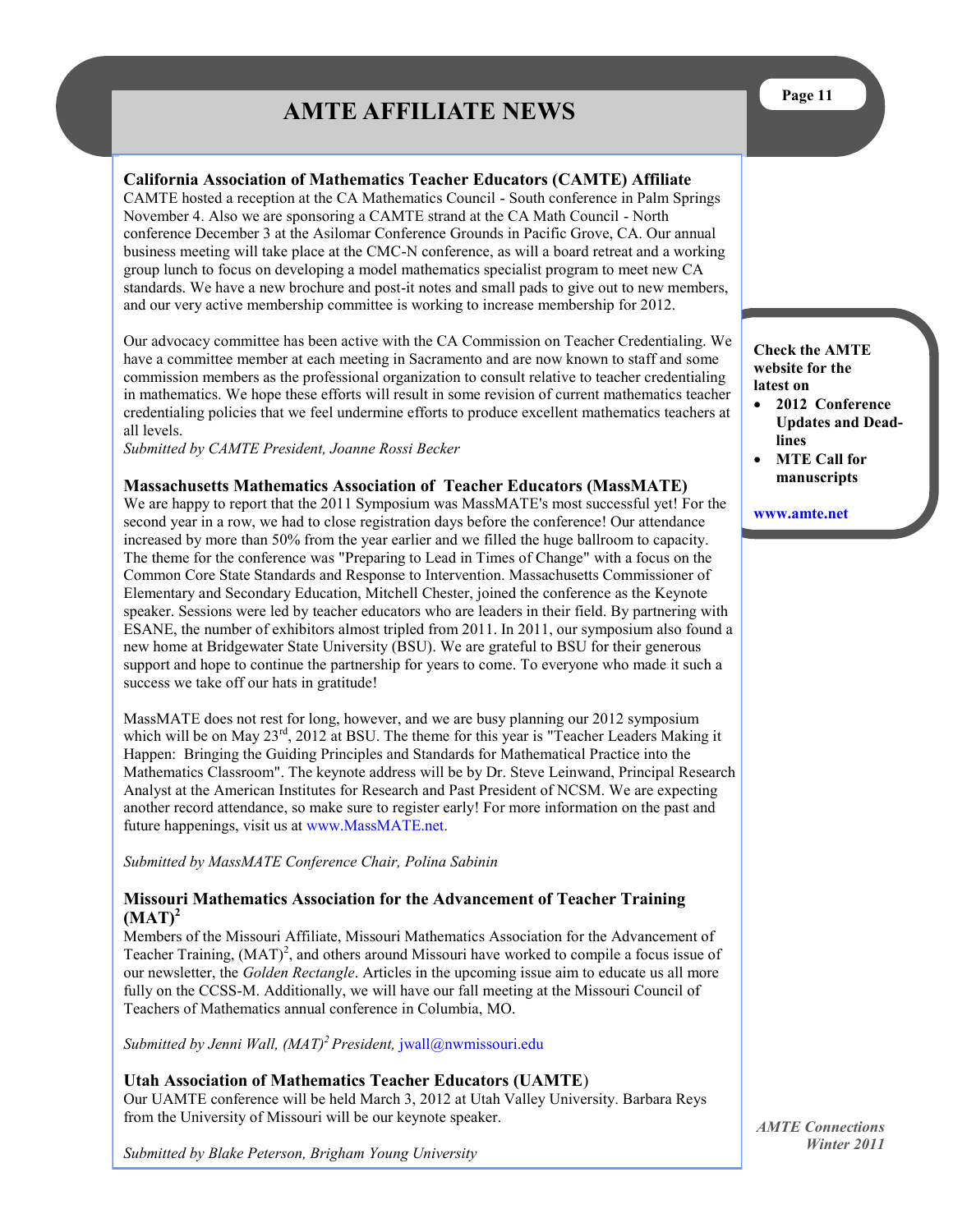## **AMTE AFFILIATE NEWS continued**

## **Pennsylvania Association of Mathematics Teachers Educators (PAMTE)**

In conjunction with our state's PA Council of Teachers of Mathematics (PCTM) conference in November, which many of our PAMTE members help organize, PAMTE will hosts its fourth Preservice Teacher Day (PSTD). This is a special day at the conference in which we help preservice teachers get acclimated to a conference setting by giving them special attention throughout the day. This year, we are also sponsoring a poster presentation session for these students to showcase some of their work.

PAMTE members have been recruited by NCTM to work on the appendix to NCTM's Making It Happen publication, helping to connect NCTM materials to the CCSS-M. With Rose Zbiek's leadership, Nina Girard, Debbie Gochenaur, Mike Long, Mary Lou Metz, James Preston, Judy Werner, Jane Wilburne, and Steve Williams will be working on this project.

One of our members, Fran Arbaugh, is running for AMTE President-Elect. We couldn't be more proud of Fran!

*Submitted by Steve Williams, President*

## **Association of Maryland Mathematics Teacher Educators (AMMTE)**

The newly formed Association of Maryland Mathematics Teacher Educators (AMMTE) held its first Annual Business Meeting in October. At this meeting, goals for the organization were set and future meetings were planned. We will meet again on Monday, January 9, 2012. Please see <https://www.marylandmath.org/AMMTE> or contact Christy Graybeal at [graybeal@hood.edu](mailto:graybeal@hood.edu) for more information.

*Submitted by Christy Graybeal, President*

## **Association of Mathematics Teacher Educators in Texas (AMTE-TX)**

The Texas affiliate of AMTE has been making gains in visibility at the state level, with the recent invitation of Colleen Eddy, the current President ,to attend the board meeting of the Conference for the Advancement of Mathematics Teaching for Texas (CAMT). This three-day mathematics conference hosts 6,000- 7,000 teachers each summer. As a result of that invitation AMTE-TX will now have three members on the CAMT Program Committee and three designated members volunteering for registration. Sandra Browning, AMTE-TX Secretary, and Kathy Smith, AMTE-TX Member-At-Large are the officers who will serve on the program committee and registration volunteer respectively. Also, they will be facilitating the members who have agreed to represent AMTE-TX in this capacity.

AMTE-TX members are busy preparing the local arrangements for the AMTE conference in Fort Worth February 2012. Sandi Cooper, the first President of AMTE-TX, and Trena Wilkerson, President-Elect, are serving as co-chairs of the Local Arrangements and will coordinate volunteers for registration and technology assistance. Dusty Jones, AMTE- Member -At-Large, will serve as chair of the technology committee and Jennifer Chauvot, active member of AMTE-TX, will serve as chair of registration.

This past year three newsletters were successfully published and received by our members and can be downloaded from our website at [http://amte-tx.org.](http://amte-tx.org) The activities of AMTE-TX have contributed to the 50% growth in membership between August 2010 and August 2011. As more mathematics educators become aware of AMTE-TX and its purpose, we should see continued growth in membership and activities in the state.

*Submitted by Colleen M. Eddy, AMTE-TX President* 

**See page [8](#page-7-0) for 2012 Conference deadlines.** 

**Annual Renewal for AMTE Affiliates Due:**

January 27, 2012 Online Renewal Process Available Soon Contact Affiliate Director for More Information [sandra\\_cooper@baylor.edu](mailto:sandra_cooper@baylor.edu)

*AMTE Connections Winter 2011*

**Page 12**